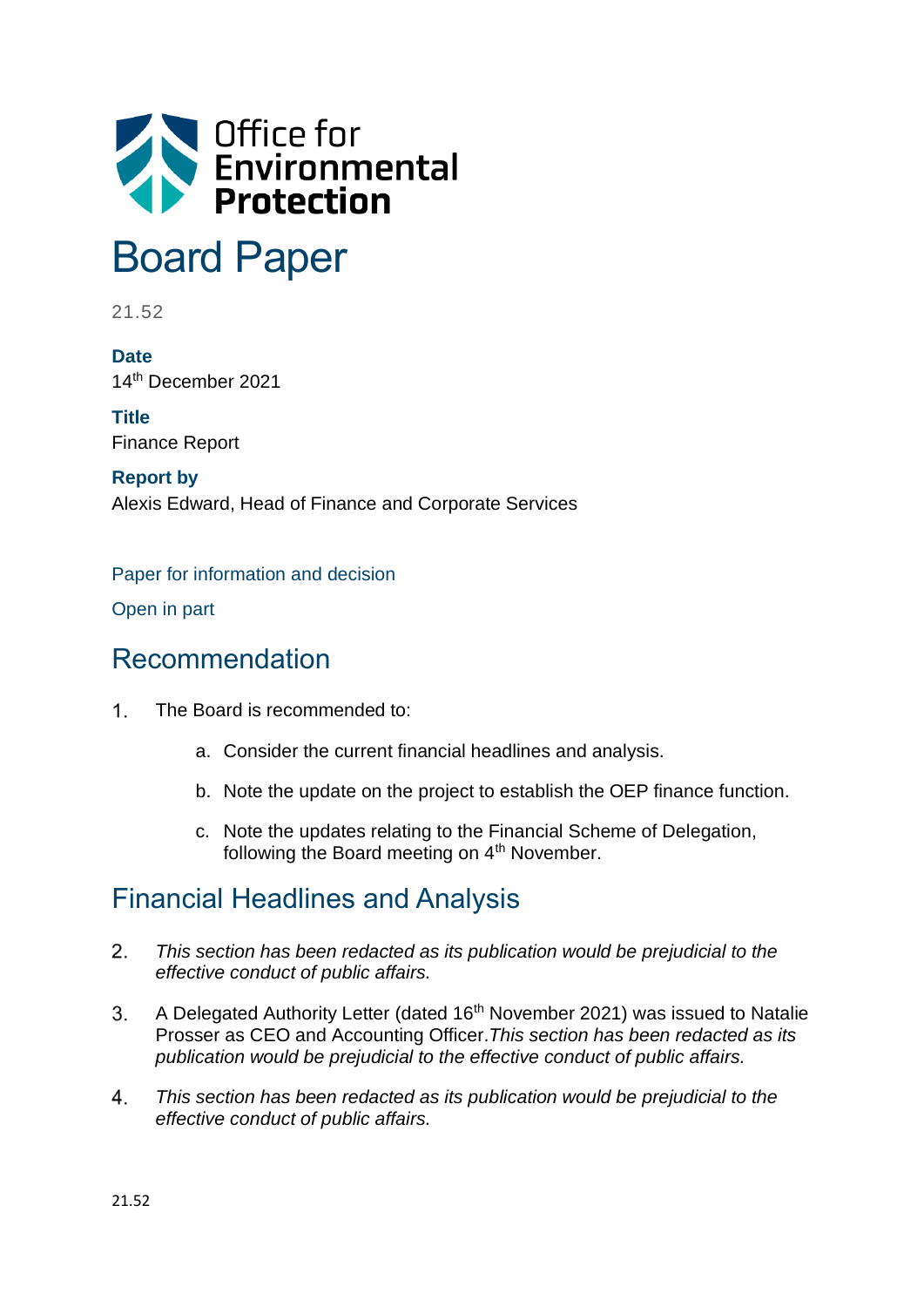## Finance Project

- At the board meeting on  $4<sup>th</sup>$  November, it was noted that the financial reporting  $5<sub>1</sub>$ project will result in a comprehensive overhaul of the current financial reporting received from Defra Finance. This project will include setting up the OEP on the accounting system, stakeholder engagement to develop the required financial reporting for a monthly reporting pack and an 'audit' of the data transferred from Defra to ensure accurate recording of transactions in accordance with the relevant accounting standards and frameworks.
- 6. One additional FTE postholder has been secured for the finance function through contingent labour arrangements. He has been in place since 8<sup>th</sup> November for a four-month contract to support the finance function set up.
- A new accounting system is being procured, as the original option was, upon 7. review, determined to not be suitable for OEP's needs. This has resulted in approximately £200 of lost budget. This tender is progressing at pace, with a solution agreed, pending IT review.
- 8. The new system needs to be uploaded onto an OEP laptop and therefore will not be operational until the end of December at the earliest. This has a knockon effect to the full operational readiness of an independent finance function, which is now anticipated to be the end of January.
- 9. Due to the delays to the implementation of the OEP's own accounting system, the OEP will continue to use Defra finance and procurement procedures until the end of January. This decision has been made to ensure sufficient governance and controls are in place for all procedures until the OEP finance function is ready.
- $10.$ Financial reporting will be carried out manually on Excel using the transaction downloads provided by Defra, until the accounting system has been set up. The risk of misstatement has been minimised by the implementation of reconciliation controls. Utilisation of the Defra transaction download minimises this risk further by using a trial balance that is system generated, and thus produced under the Defra financial controls.
- Progress is being made on reviewing the Q3 financial position to ensure accurate forecasting for the last quarter of the year. *This section has been redacted as its publication would be prejudicial to the effective conduct of public affairs.*
- 12. Progress is also being made on establishing the financial policies and procedures.

## Financial Scheme of Delegation

13. The Financial Scheme of Delegation was approved at the board meeting on  $4<sup>th</sup>$ November, subject to clarity being sought on the financial implications of cumulative contracts. The financial and procurement processes that are being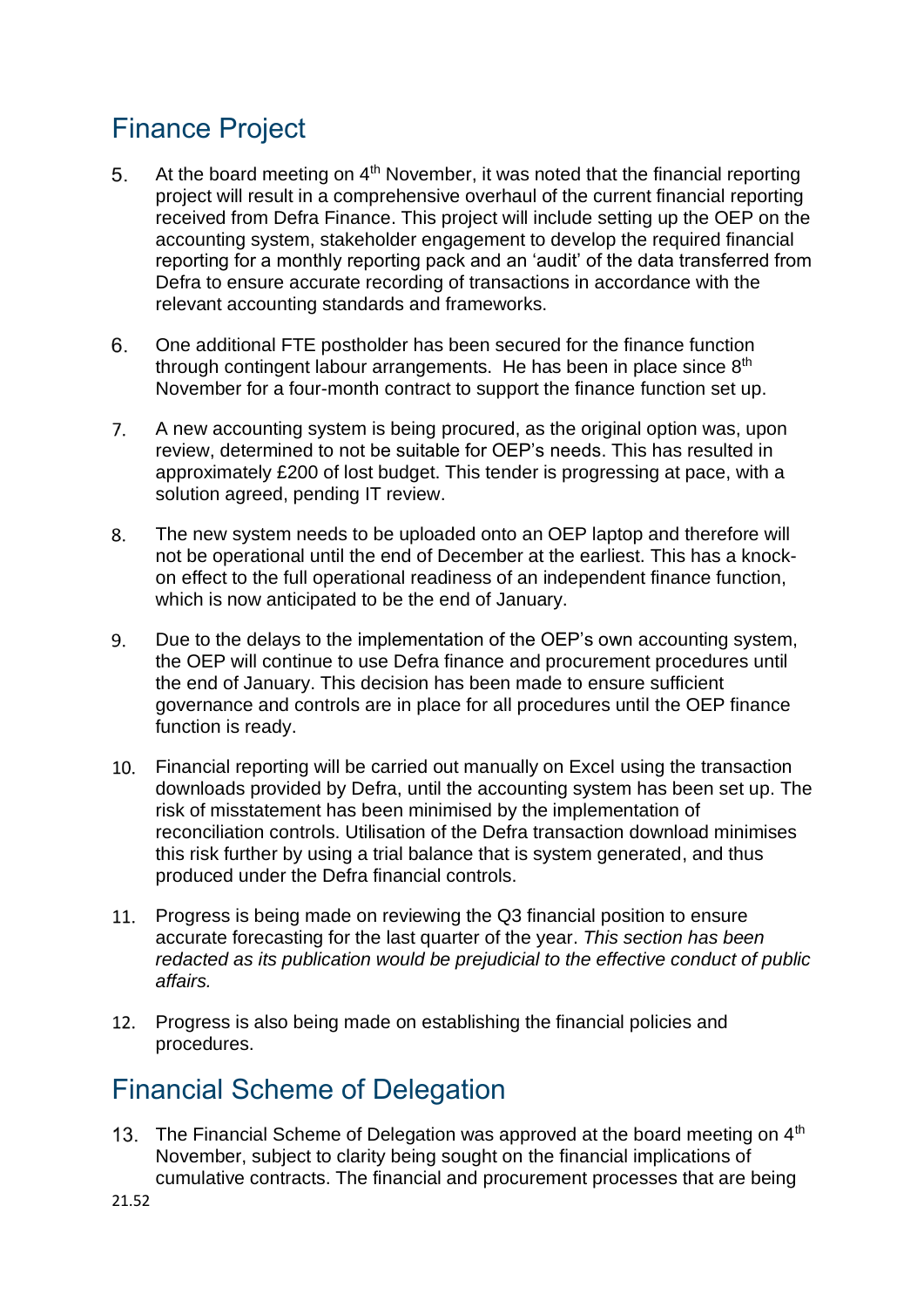developed will include controls on non-competitive cumulative contracts (for example, from value and scope variations to contracts, and repeated single tender contracts being awarded to a supplier). Controls will include the new financial system having the Scheme of Delegation financial thresholds programmed into the purchase order approvals routing; review and approval of single tender justifications being required prior to their procurement commencing; and regular spend analysis and internal audit to identify and deep dive into contracts and suppliers flagging cumulative indicators. Financial and procurement controls will be stated in the Standing Financial Instructions to be tabled to the ARAC in January 2022.

#### Impact Assessment

*This section has been redacted as its publication would be prejudicial to the effective conduct of public affairs.*

### Implementation Timescale

- 15. As set out in the body of the paper:
	- a. The OEP finance functions to be fully operational by the end of January 2022.
	- b. A full 'audit' of the Q3 financial position to be completed by the  $17<sup>th</sup>$ December.

#### **Communications**

16. Internal communication relating to the finance transition from Defra processes to OEP ones needs to be developed, to ensure minimal disruption.

## External Stakeholders

17. The overall timetable for establishment of the OEP, including the key milestones have been discussed with stakeholders in the stakeholder forum.

## Internal Stakeholders

Colleagues are aware of the status of the financial reporting project via various update meetings across the organisation, including SLT and cascade meetings.